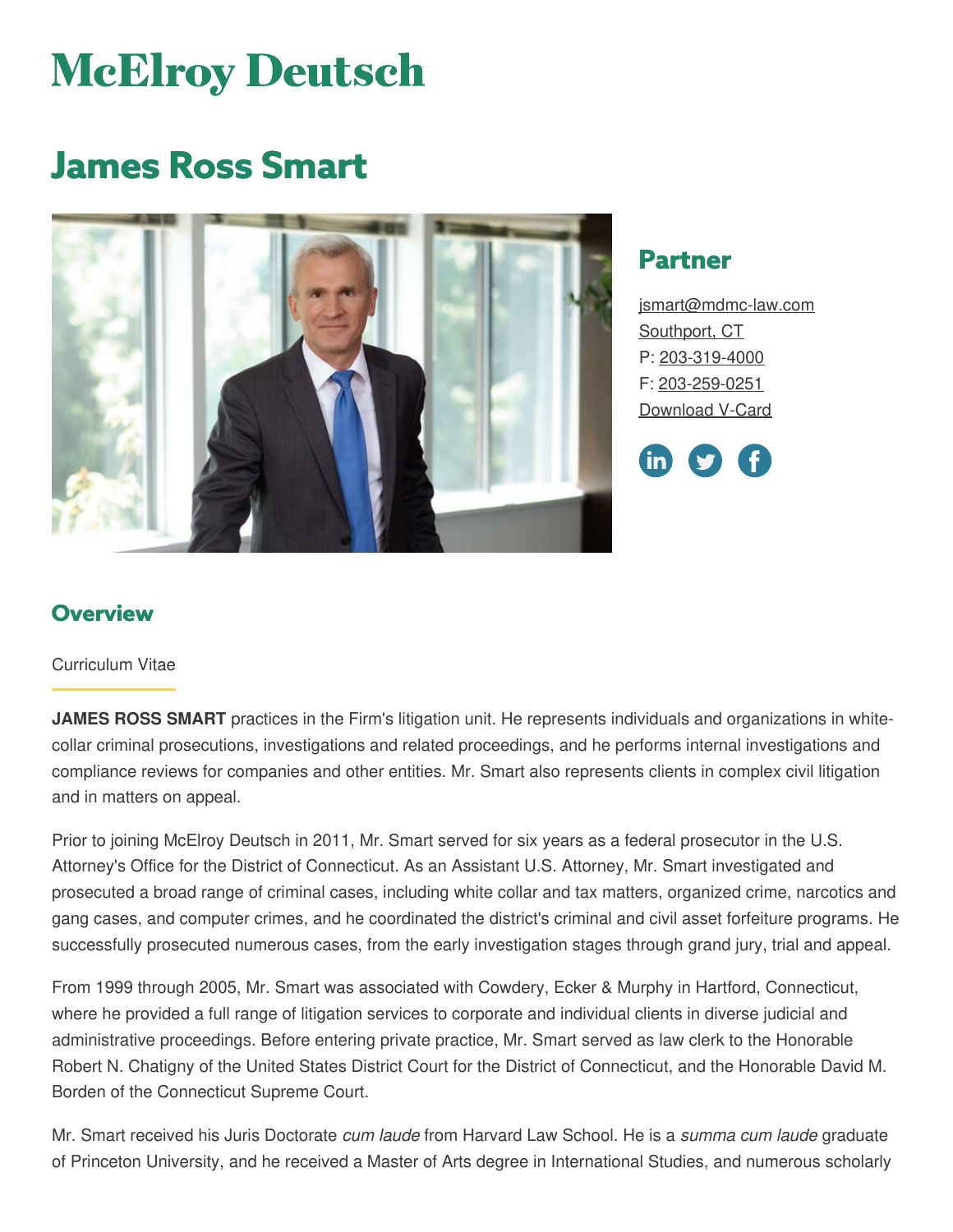awards, from the University of Washington.

Mr. Smart currently serves as a member of the House of Delegates of the Connecticut Bar Association, and he is on the Executive Committee of the Bar Association's Litigation Section. He served as Co-Chair of the Federal Practice Section from 2014 until 2016. He served as a member of the Federal Grievance Committee for the District of Connecticut from 2004-2006, and he is an alumnus of the Oliver Ellsworth Chapter of the American Inns of Court. Mr. Smart has been selected to be a James W. Cooper Fellow of the Connecticut Bar Foundation, and he was recognized by the Connecticut Law Tribune as a New Leader of the Law in 2005. He is the editor and principal author of a chapter in the Department of Justice's Criminal Discovery Manual.

#### Awards

- Selected as a James W. Cooper Fellow of the Connecticut Bar Foundation
- Recognized by the Connecticut Law Tribune as a New Leader of the Law in 2005

#### **Industries**

Financial [Institutions](https://www.mdmc-law.com/industries/financial-institutions)

### **Practices**

[Appellate](https://www.mdmc-law.com/practices/appellate-practice) Practice Banking & [Financial](https://www.mdmc-law.com/practices/banking-financial-services) Services [Cybersecurity,](https://www.mdmc-law.com/practices/cybersecurity-data-protection-and-privacy) Data Protection and Privacy **[Litigation](https://www.mdmc-law.com/practices/litigation)** White Collar [Criminal](https://www.mdmc-law.com/practices/white-collar-criminal-defense) Defense

#### **Education**

Princeton University (A.B. summa cum laude 1989) University of Washington (M.A. 1994) Harvard Law School (J.D., cum laude 1997)

#### **Admissions**

State of Connecticut U.S. District Court, District of Connecticut U.S. District Court, SDNY U.S. District Court, EDNY U.S. Court of Appeals, 2nd Circuit Supreme Court of the United States U.S. District Court, WDNY